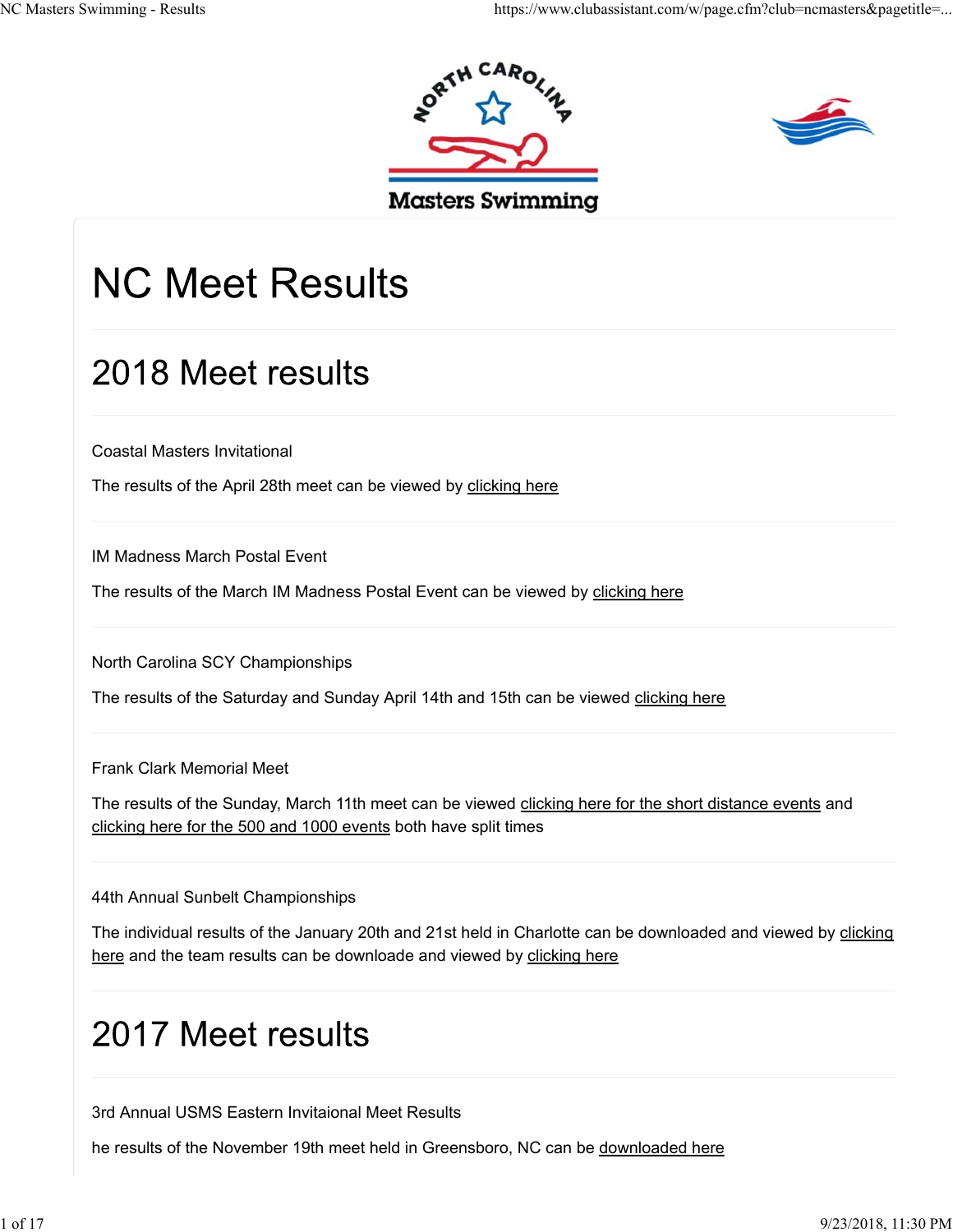12th Annual Steve Barden Memorial Meet Results

The results of the September 9th meet held in Asheville, NC can be downloaded here

Dixie Zone and North Carolina SCY Championships

The results of the Saturday and Sunday April 8th and 9th can be viewed clicking here

Coastal Masters Invitational

The results of the Saturday, March 4th meet can be viewed clicking here

Frank Clark Memorial Meet

The results of the Sunday, February 26th meet can be viewed clicking here for the short distance events and clicking here for the 500 and 1000 events both have split times

43rd Annual Sunbelt Championships

The results of the January 21st and 22nd held in Charlotte can be downloaded and viewed by clicking here

### 2016 Meet results

2nd Annual Short Course Eastern Invitational

The results of the November 20th meet held in Greensboro, NC can be downloaded here

11th Annual Steve Barden Memorial Meet Results

The results of the September 10th meet held in Asheville, NC can be downloaded here

Dixie Zone Long Course Meters Results

The results of the August 6th and 7th meet held in Goldsboro can be downloaded and viewed by clicking here

#### Coastal Masters Invitational

The results of the April 2nd meet held in Bolivia at Brunswick Community College can be downloaded and viewed by downloading here click to view team scores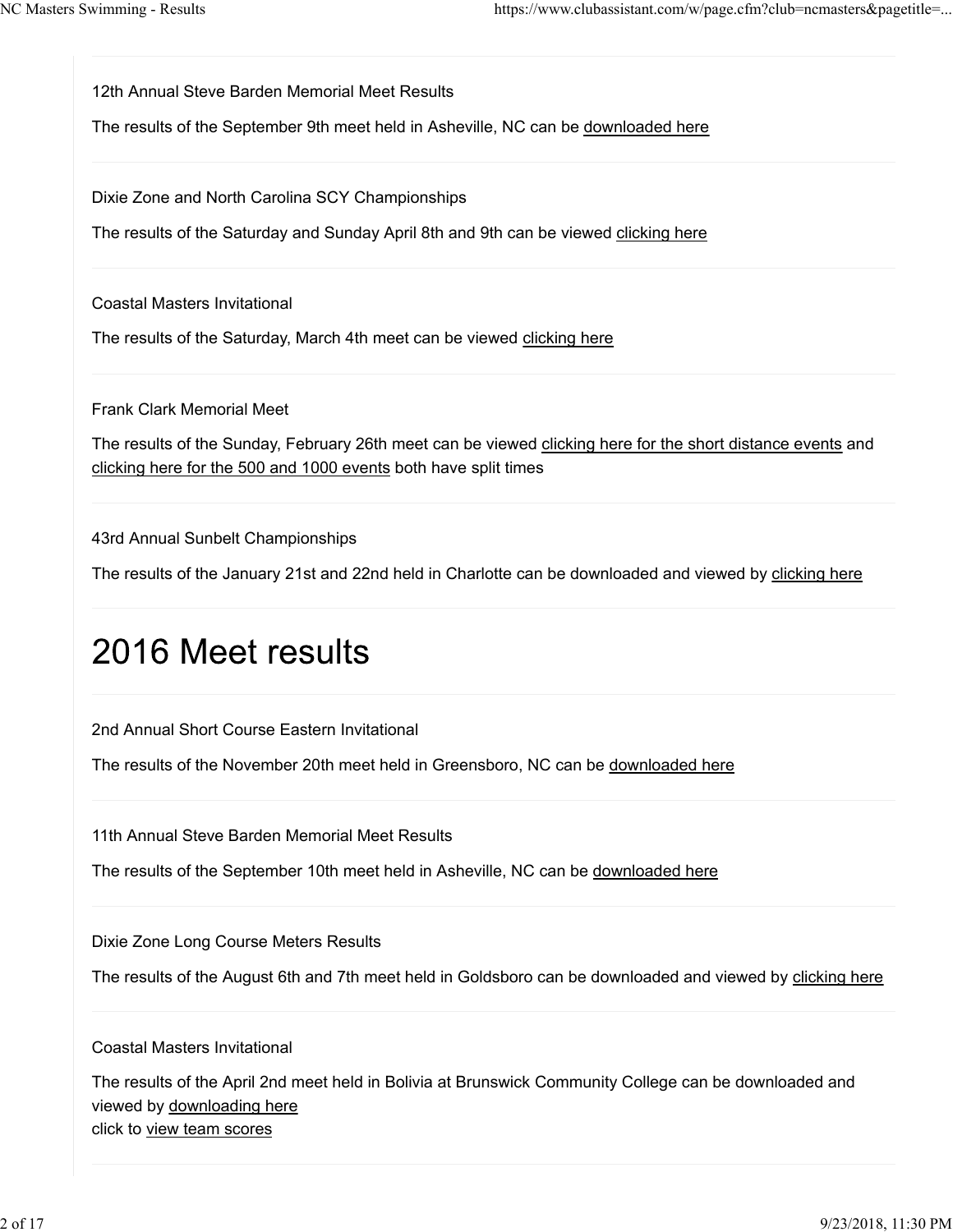42nd Annual Sunbelt Championships

The results of the March 5th and 6th held in Huntersville can be downloaded and viewed by downloading here

# 2015 Meet results

Santa's Tune Up For Nationals

The results of the December 13th meet held in Greensboro, NC can be downloaded here and downloaded with splits

10th Annual Steve Barden Memorial Meet Results

The results of the September 12th meet held in Asheville, NC can be downloaded here

NC Long Course Championships

The results of the July 25th meet held in Goldsboro NC can be downloaded here

NC Short Course Championships

The results of the March 28th and 29th meet held in Cary NC can be downloaded here

Charlotte's Sunbelt Championships

The results of the January 31st and February 1st meet can be downloaded and viewed by downloaded here

# 2014 Meet results

Charlotte's Autumn SCM Meet Results

The results of the October 25th and 26th meet can be downloaded here

Asheville's Steve Barden Memorial SCY Meet Results

The results of the September 6th meet can be downloaded here

Powerade State Games Results

The results of the June 28th and 29th Charlotte Meet can be downloaded here Please note that they are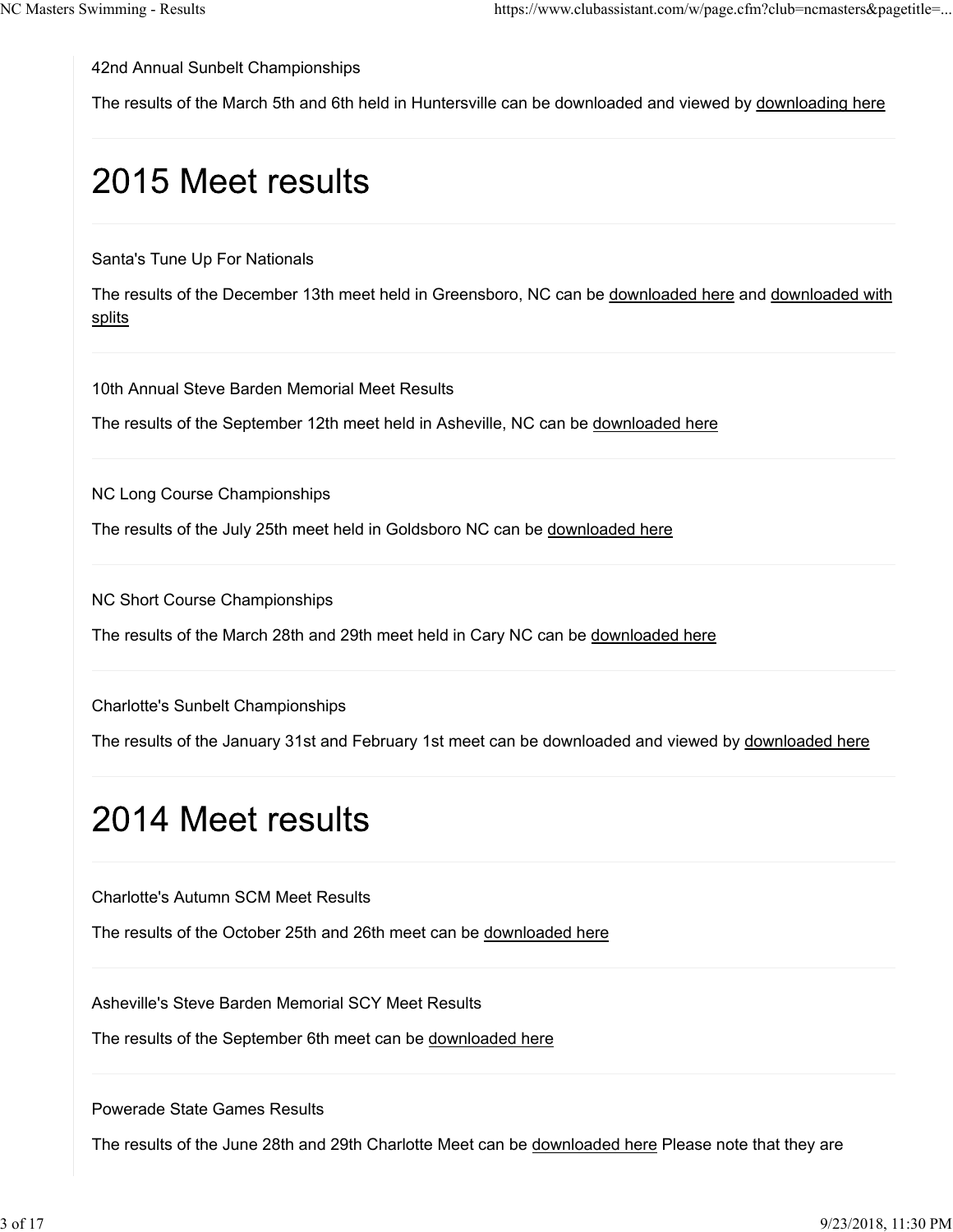unfortunately not in the format by gender and age group, only name, event, and time since this meet was held with non USMS swimmers.

Eastern North Carolina Splash

The results of the June 7th Goldsboro Meet can be downloaded here

Dixie Zone and NC Short Course Championships

The results of the March 29th and 30th meet held in Cary NC can be downloaded here

Frank Clark Memorial SCY Meet

The results of the March 2rd Greensboro Meet can be downloaded here

Charlotte Sunbelt Championships

The results of the Charlotte January 25th and 26th Sunbelt Championships can be downloaded and viewed by clicking here

# 2013 Meet results

North Carolina Short Course Meters Championships

The results of the Charlotte November 9th and 10th SCM Championships can be downloaded and viewed by clicking here

Fall Brawl Results

The results of the Sunday, November 3rd Short Course Yards meet can be downloaded and viewed by clicking here

8th Annual Steve Barden Swim Meet

The results of both the open and pool September 14 Meet can be downloaded here

Dixie Zone 2 Mile Open Water Championships

The results of Lake Lure August 24th Meet can be downloaded here

2013 North Carolina Long Course Meters Meet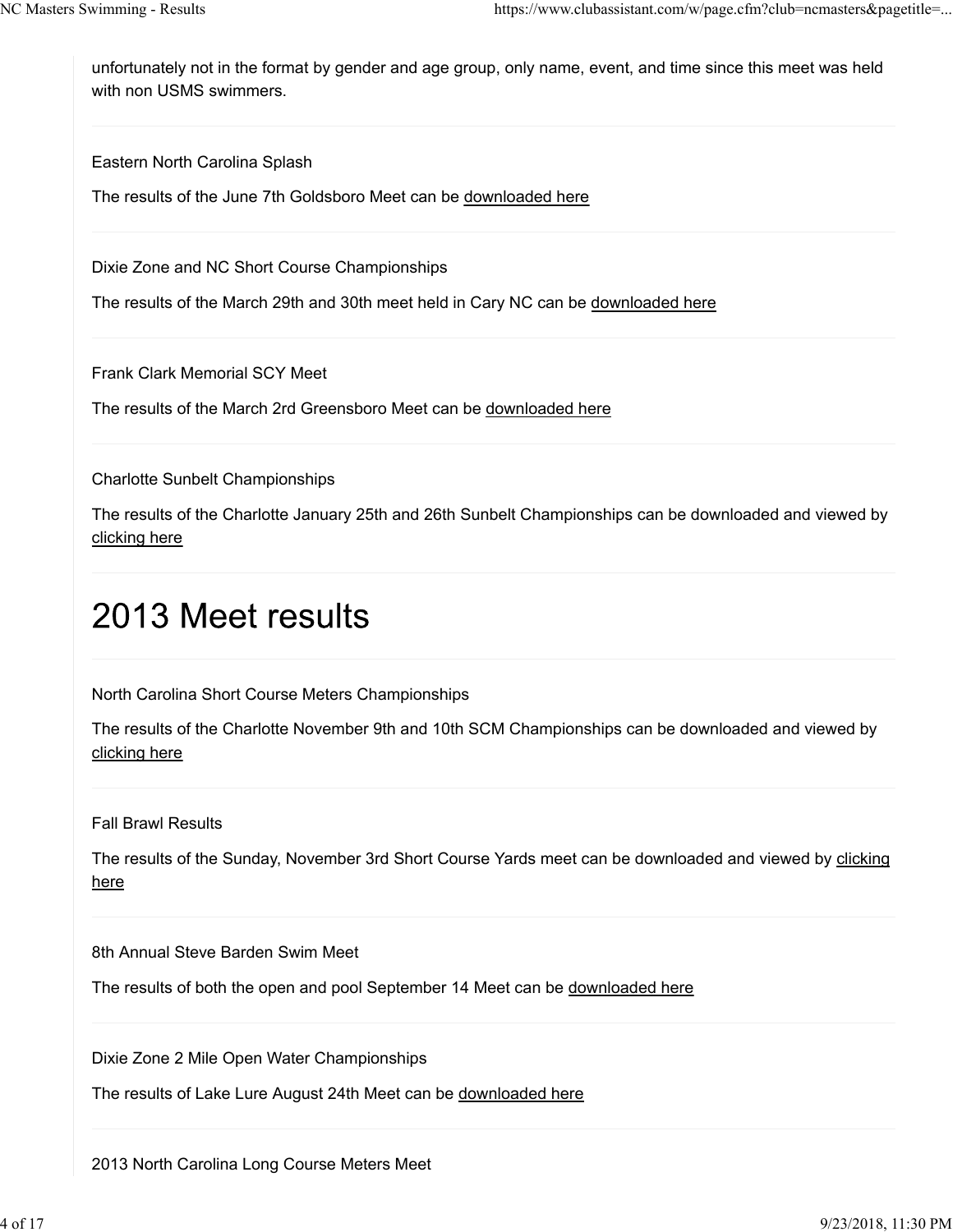The results of August 3rd Cary Meet can be downloaded here

Eastern North Carolina Splash

The results of the June 8th Goldsboro Meet can be downloaded here

2013 North Carolina Short Course Championships

An updated copy of the April 6th and 7th NC Short Course Yards Championshipscan be downloaded here Also available is high point individual scores, downloaded here

Frank Clark Memorial SCY Meet

The results of the March 3rd Greensboro Meet can be downloaded here

Charlotte Sunbelt Championships

The results of the January 19th and 20th Meet can be downloaded here

# 2012 Meet results

Fall Brawl Results

The results of the Sunday, November 11th Short Course Yards can be downloaded and viewed by clicking here and the team results can be downloaded and viewed by clicking here

Autumn Short Course Meters Results

The results of the Sunday October 28th meet can be downloaded and viewed by clicking here

1.2 & 2.4 Mile Triangle Open Water Swim Championship

The results of the September 29th Open Water meet can be downloaded and viewed by clicking here, they are sorted both by age group and finish position

Steve Barden Memorial Meet

The results of the September 15th Open Water and SCY meet can be downloaded and viewed by clicking here

USMS 1 mile Open Water Championships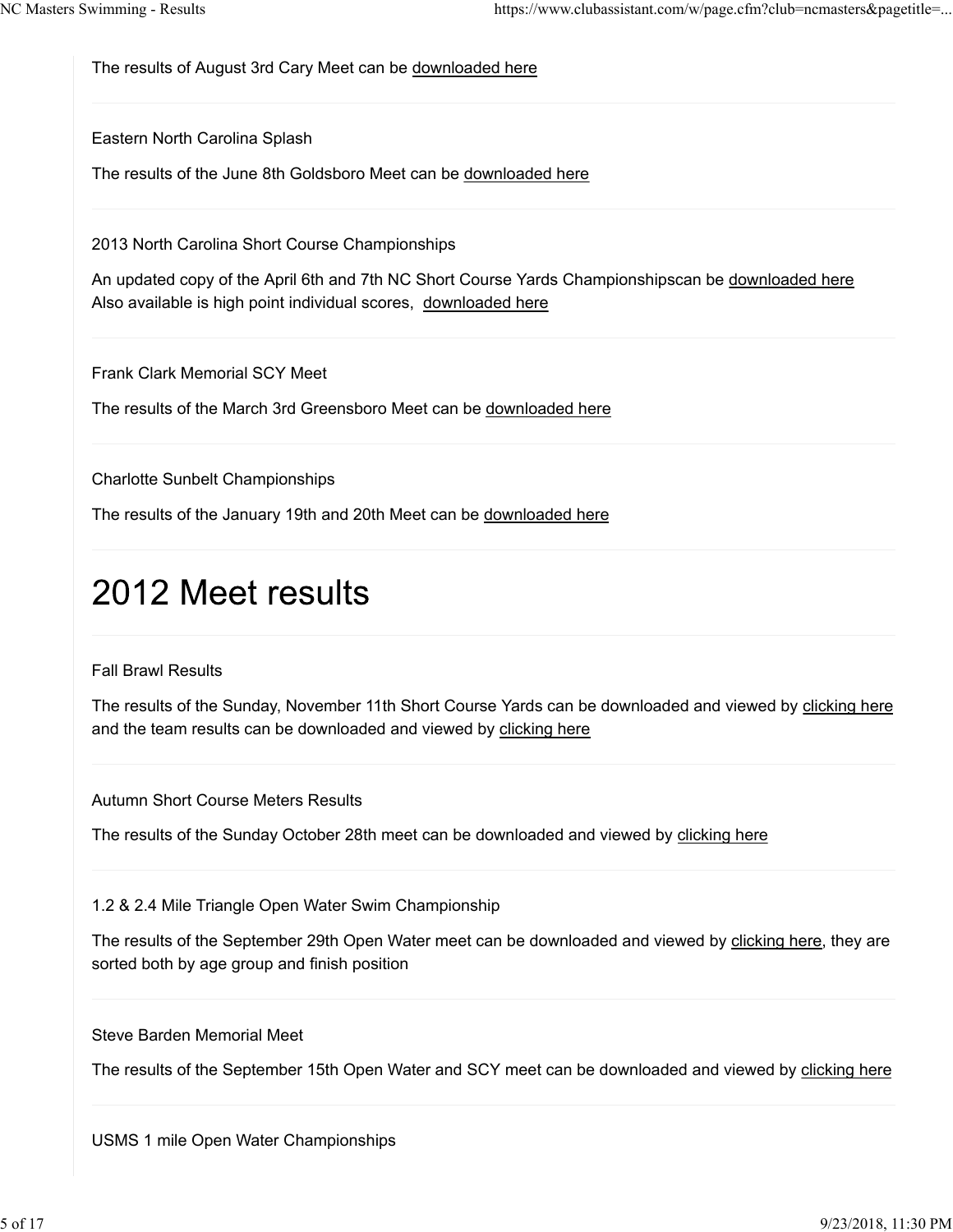The results of the August 25th event held at Lake Lure NC can be found by clicking here

Lake Logan Open Water 1500 Meeter Event

The Results of the August 5th Lake Logan 1500 Meeter Open Water Sprint Triathlon can be found here

Eastern North Carolina Long Course Splash

The results of the June 9th LCM meet can be downloaded and viewed by clicking here

USMS Short Course Nationals

The results of the 2012 Short Course Nationals held in April in Greensboro can be searched by linking here

Frank Clark Short Course Yards Meet

The results of the March 3rd Greensboro meet can be viewed by clicking here and for the 1000 yard event, click here. Note that some of the 200 free relay results may not be complete.

Charlotte Sunbelt Championships

The results of the January 28th and 29th Meet can be downloaded here or use your browser to view a large html file

# 2011 Meet results

Holiday Hoot - Charlotte, NC

The results of the Saturday, December 10th meet can be downloaded by clicking on this link

Fall Brawl Short Course Yards - Chapel Hill, NC

The results of Saturday, November 12th meet can be downloaded by clicking on this link

Charlotte Swim Masters - Autumn Short Course Meters Meet

The updated results of October 29th and 30th meet results can be viewed with your Acrobat Reader by clicking on this link . For new national records from this meet, clicking here

2011 Steve Barden Memorial SCY Meet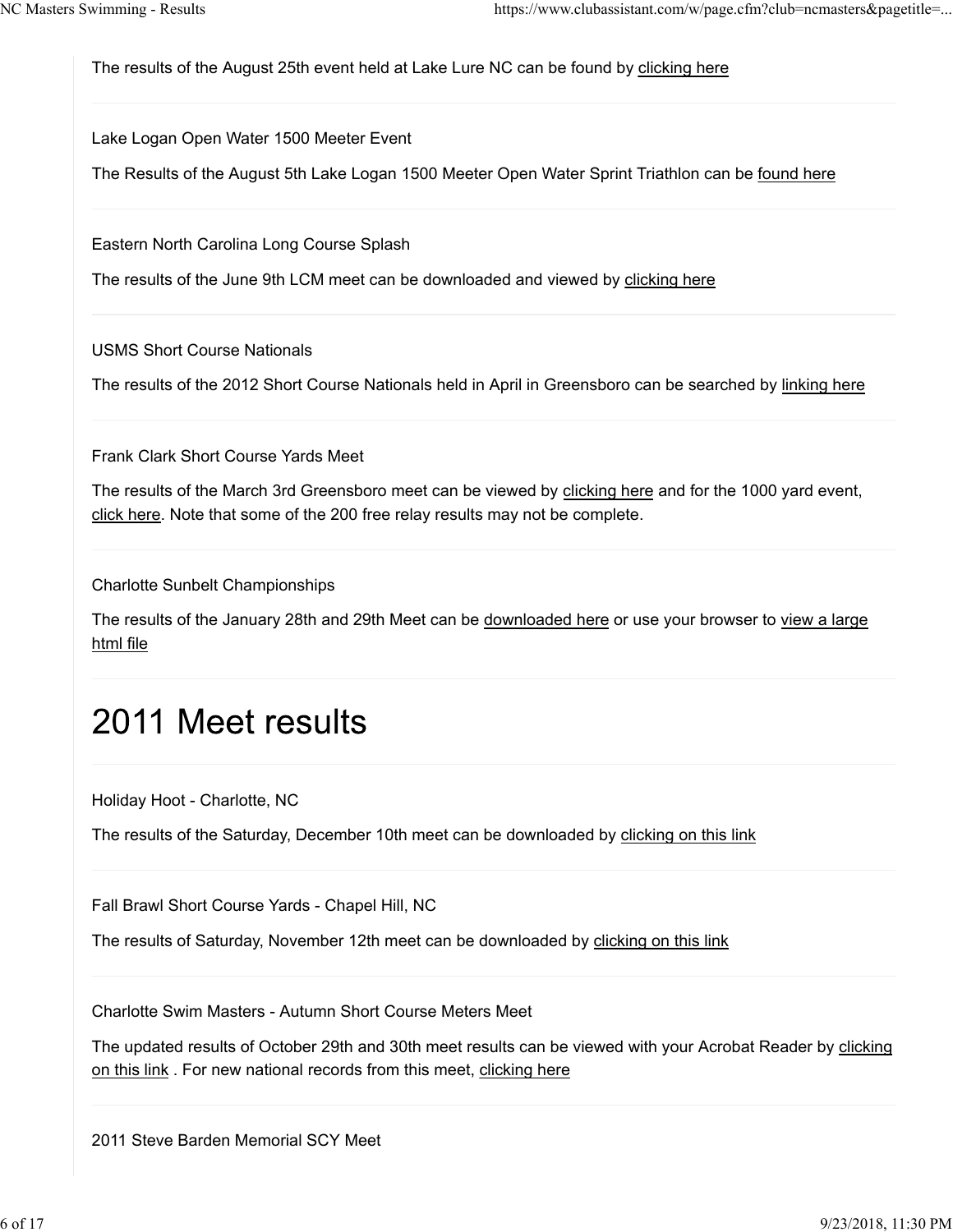The results of the September 10th and 11th Asheville meet can be viewed by clicking here

2011 Hickory Nut Gorge Olympiad VI Open Water Swim

The results of the one and two mile August 27th, 2011 meet can be viewed by clicking here If you would like to see the entire group of swimmers who particiapted in this event which included the non-USMS swimmers that started at a different time, click here

Eastern North Carolina Long Course Splash

The results of the June 25th LCM meet can be downloaded and viewed by clicking here

North Carolina Short Course Yards Championships

The results of the April 2nd and 3rd Hillsborough meet can be viewed by clicking here

Frank Clark Short Course Yards Meet

The results of the March 5th Greensboro meet can be viewed by clicking here

Triangle Distance Series #3

The Long Course results of the third of a distance series in Cary held on February 26th, 2011 can be downloaded in pdf format by clicking here

2011 Charlotte Swim Masters Sunbelt Championships

The results of the 2011 Sunbelt Championships that were held on January 29th and 30th, 2011 can be downloaded in pdf format from 2011 Sunbelt Championships

### 2010 Meet results

2010 Holiday Hoot SCY Results

The results from the Charlotte meet held on December 11th can be downloaded in pdf format from 2010 Holiday Hoot Meet Individual Results 2010 Holiday Hoot Meet Team Results 2010 Holiday Hoot Meet Individual Points Scored

Fall Brawl Short Course Yards - Chapel Hill, NC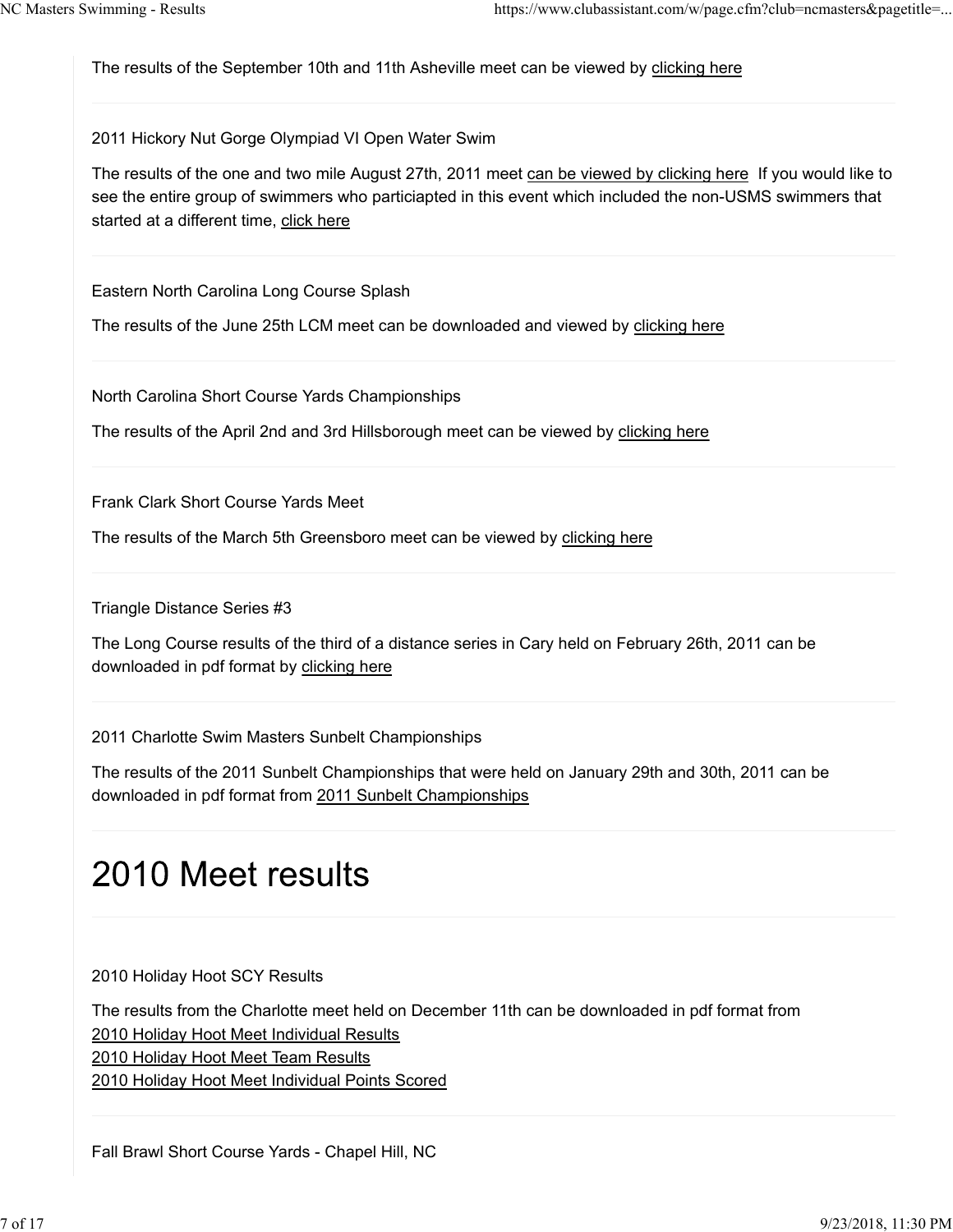The results of Sunday, November 20th meet can be viewed with your browser by clicking on this link

Triangle Distance Series #2 - Cary, NC

The results of Saturday, November 19th meet can be viewed with your browser by downloading the pdf

Charlotte Swim Masters - Autumn Short Course Meters Meet

The results of October 16 and 17th meet results can be viewed with your Acrobat Reader by clicking on this link

Steve Barden Memorial

The results of Asheville Masters Swimming's September 18th and 19th meet results can be viewed with your Acrobat Reader by clicking on this link

Triangle Distance Series Number 1

The 800 and 1500 Short Course Meter Events held September 11th can be viewed with your browser at the following link: 800 and 1500 results They are displayed as age group results as well as overall finishes on the same web page.

Hickory Nut Gorge Olympiad VI Open Water Swim results

The regulst from the August 28th swim can be viewed by clicking the following links: One Mile Swim and Two Mile Swim

USMS One Mile Open Water Championships results

The results from the meet held in North Carolina on May 29th, 2010, can be viewed by clicking here , and official results in pdf format, men's results, women's results, overall finish

2010 North Carolina Short Course State Championships results

The results from the Raleigh meet held on May 1st and 2nd, 2010, can be viewed by clicking here

2010 Frank Clark Masters Open Meet

The results of Greensboro's Frank Clark Masters Open Meet that was held on March 20, 2010 can be downloaded in pdf format from 2010 Frank Clark Results

2010 Charlotte Swim Masters Sunbelt Championships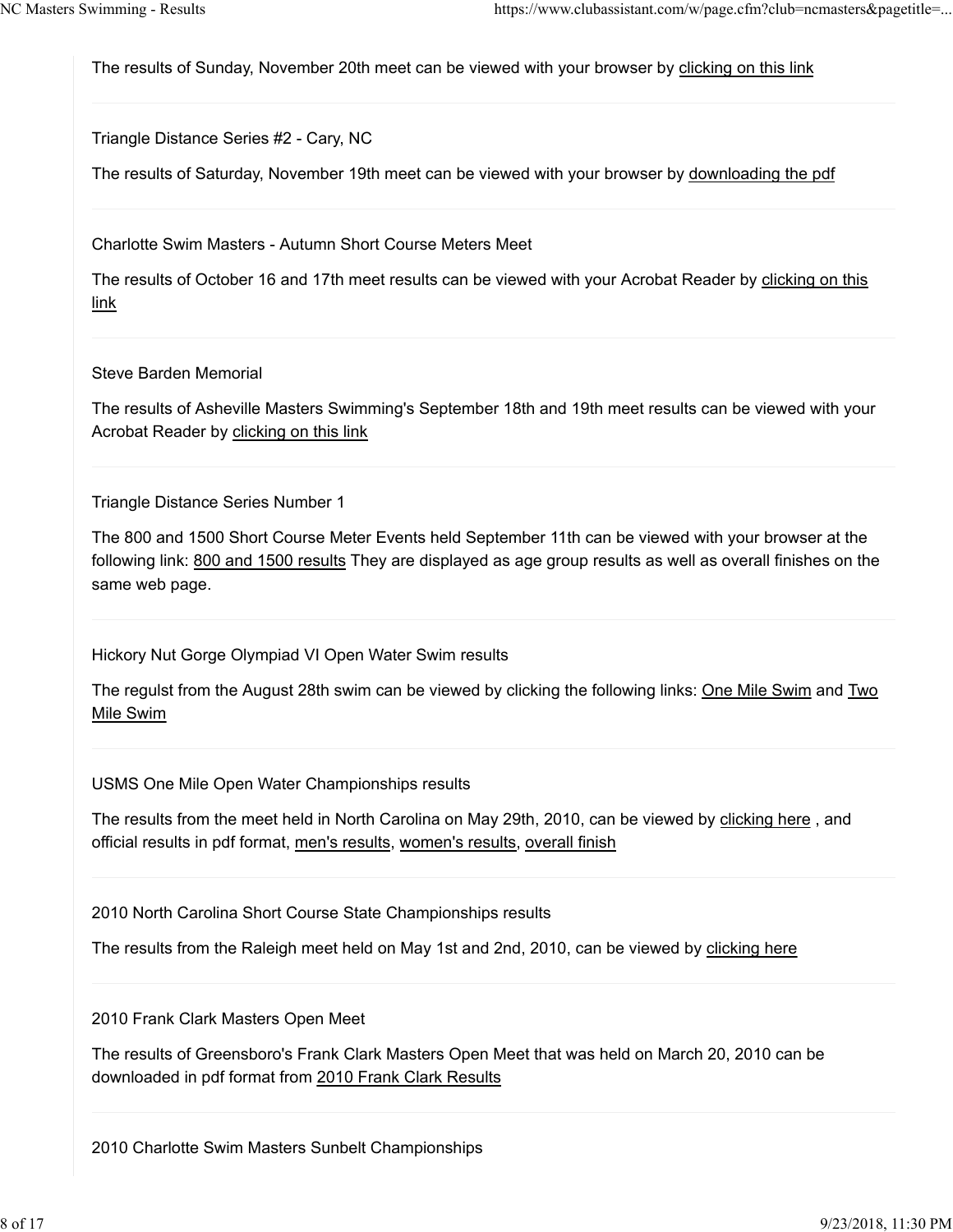The results of the 2010 Sunbelt Championships that were held on Feb 13 & 14, 2010 can be downloaded in pdf format from 2010 Sunbelt Championships

# 2009 Meet results

2009 Holiday Hoot SCY Results

The results from the Charlotte meet held on December 5th can be downloaded in pdf format from 2009 Holiday Hoot Meet Results

2009 Fall Brawl Results

The results from the first Fall Brawl meet held in Chapel Hill, NC November 21st. can be viewed by clicking here.

2009 Steve Barden Swim Meet, Asheville, NC results

The results from the September 26 event can be viewed by clicking here

2009 Raleigh Swim Association Shootout

The results from the September 19th dual sanctioned meet held in Cary, NC can be viewed by clicking here

2009 NC Open Water Championships results

The results from the May 29th and 30th event held at Seven Lakes, NC can be viewed by clicking here

2009 North Carolina Short Course State Championships results

The results from the Raleigh meet held on April 18th and 19th, 2009, including team scores can be viewed by clicking here

2009 Duke Aquatics Spring Splash SCY results

The results from the Durham meet held on March 28th, 2009 can be viewed by clicking here

2009 Frank Clark Masters Open SCY results

The results from the Greensboro meet held on February 28th, 2009 can be viewed by clicking here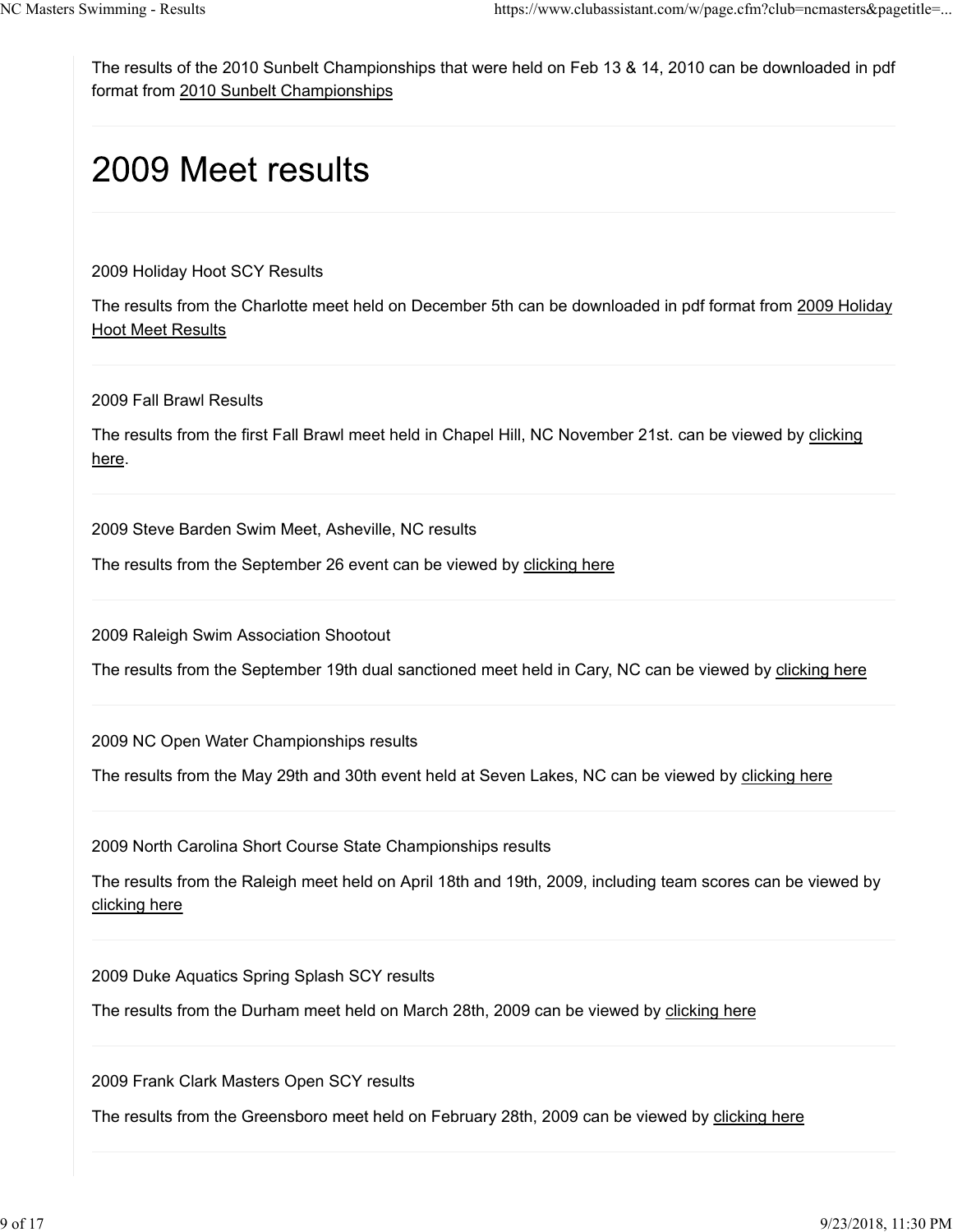2009 Charlotte Sunbelt Championships Hoot SCY Results

The results from the Charlotte meet held on January 24th and 25th can be viewed, 2009 Sunbelt Championships Results 2009 Sunbelt Championships Results with subtracted splits

### 2008 Meet results

### 2008 Holiday Hoot SCY Results

The results from the Charlotte meet held on December 13th can be downloaded in pdf format from 2008 Holiday Hoot Meet Results

#### 2008 RSA-NCAC Dual Meet

The results from Raleigh Swim Association's 2008 November RSA-NCAC Dual Meet held at Triangle Aquatic Center held on November 14th - 16th, 2008 can be viewed by clicking clicking here. Note, since it was a combined meet with age group swimmers, all USMS participants were listed as club USMS, and local teams were not separated

#### 2008 RSA September Shootout

The results from Raleigh Swim Association's 2008 September Shootout meet held at Triangle Aquatic Center held on September 27, 2008 can be viewed by clicking clicking here. Note, since it was a combined meet with age group swimmers, all USMS participants were listed as club USMS, and local teams were not separated

2008 Steve Barden Memorial Open and Pool Meet

The results from the Asheville meet held on September 20th and 21sh, 2008 can be downloaded from the website by clicking here ( you will need the Adobe Acrobat Reader to view them )

#### 2008 North Carolina Short Course State Championships results

The results from the Raleigh meet held on April 19th and 20th, 2008 can be downloaded and viewed with Adobe Acrobat Reader by clicking here - this is 23 pages long and includes team results. The results with splits can be downloaded by clicking here - this is 34 pages long and also includes team results.

2008 THAT Devil Spring Splash SCY Results

The results form the Durham March 29th, 2008 meet can be viewed by clicking here for splits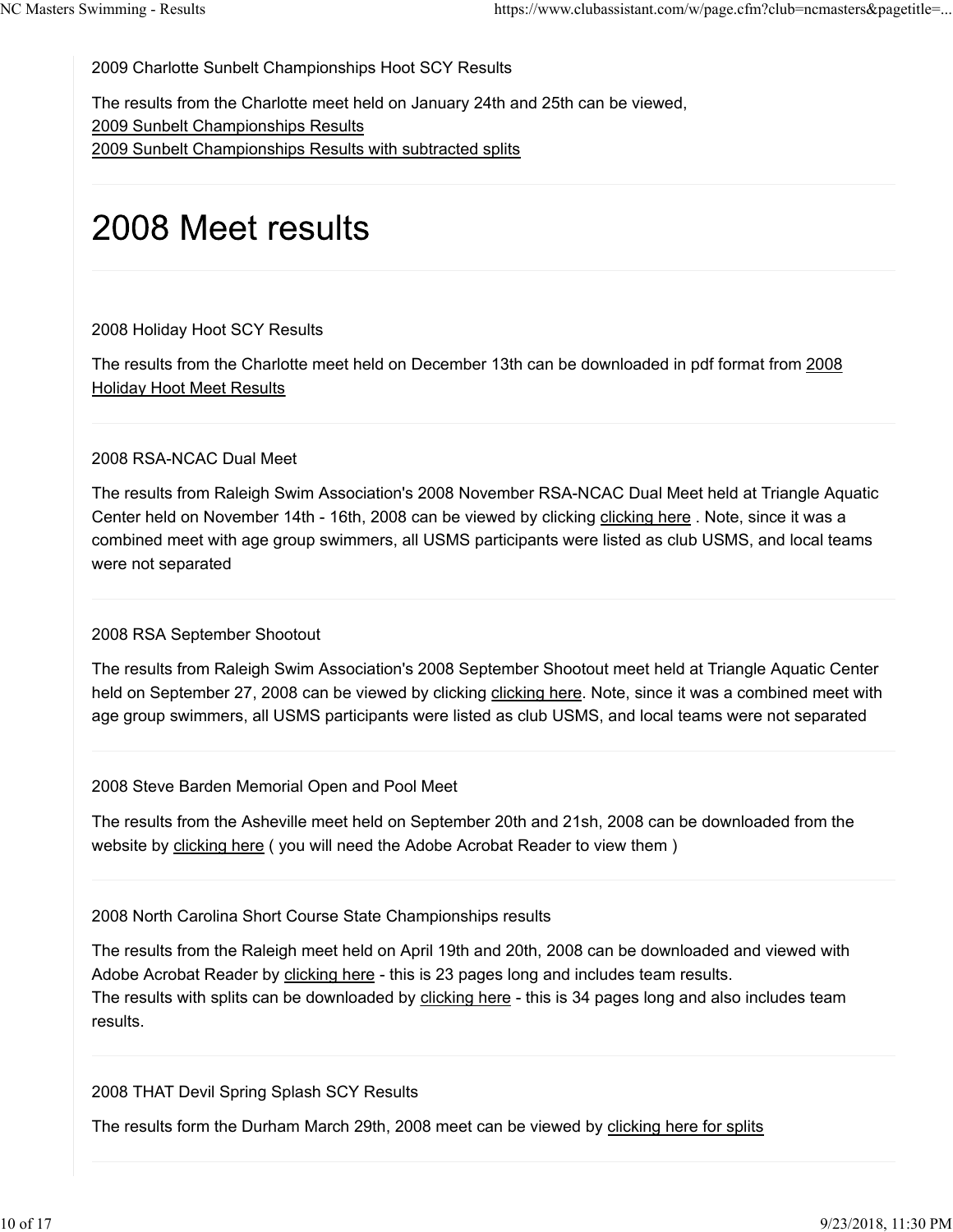2008 Frank Clark Masters Open SCY results

The results from the Greensboro meet held on March 1st, 2008 can be viewed by clicking here

2008 Charlotte Sunbelt Championships Hoot SCY Results

he results from the Charlotte meet held on January 26th and 27th can be downloaded in pdf format, just click 2008 Sunbelt Championships Results with splits

### 2007 Meet results

2007 Holiday Hoot SCY Results

The results from the Charlotte meet held on December 15th can be downloaded in pdf format from 2007 **Holiday Hoot Meet Results** 

2007 Autumn Splash Short Course Meters Results

The results from the Hillsborough meet held on October 27th can be downloaded in pdf format from 2007 Autumn Splash Meet Results and team scores

2007 Steve Barden Memorial Open and Pool Meet

The results from the Asheville meet held on September 15th and 16th, 2007 can be downloaded from the website by clicking clicking here ( you will need the Adobe Acrobat Reader to view them )

2007 North Carolina Short Course State Championships results

The results from the Raleigh meet held on April 28th and 29th, 2007 can be viewed by clicking here. Team results can be downloaded by clicking here

2007 THAT Devil Spring Splash SCY Results

The results form the Durham March 31st, 2007 meet can be viewed by clicking here. Team results can be downloaded by clicking here

2007 Frank Clark Masters Open SCY results

The results from the Greensboro meet held on March 3rd, 2007 can be viewed by clicking here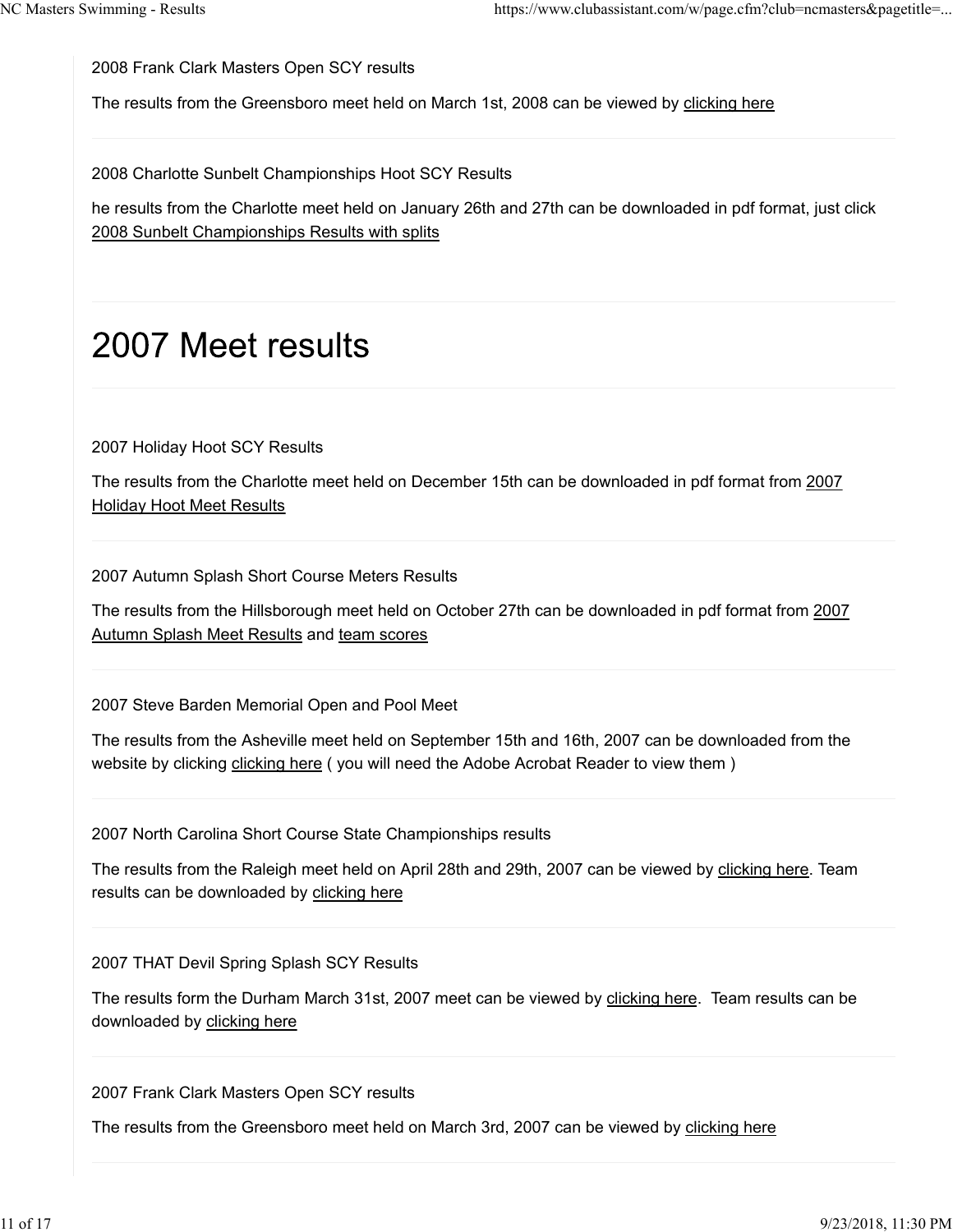2007 Charlotte SwimMaster's Annual Sunbelt Championships SCY results

The results from the Charlote meet held on January 27th and 28th, 2007 can be viewed by clicking here

# 2006 Meet results

2006 Holiday Hoot Results

The results from the Charlotte meet held on December 9th can be viewed by downloading the pdf format as well as viewing the team results by downloading the pdf format

Steve Barden Memorial Meet

The results from the Asheville meet held on September 23rd and 24th, 2006 can be viewed by downloading the pdf format

2006 State Games of North Carolina Results

The results from the Raleigh Meet held June 24th and 25th can be viewed by clicking here

2006 North Carolina Open Water Championships Results

The results from the Seven Lakes meet held June 3rd, 2006 can be viewed by clicking here

2006 North Carolina Short Course State Championships results

The results from the Raleigh meet held on April 29th and 30th, 2006 can be viewed by clicking here. The results with splits can be viewed by clicking here.

2006 Frank Clark Masters Open SCY results

The results from the Greensboro meet held on March 4th, 2006 can be viewed by clicking here

2006 Charlotte SwimMaster's Annual Sunbelt Championships SCY results

The results from the Charlote meet held on January 28th and 29th, 2006 can be viewed by clicking here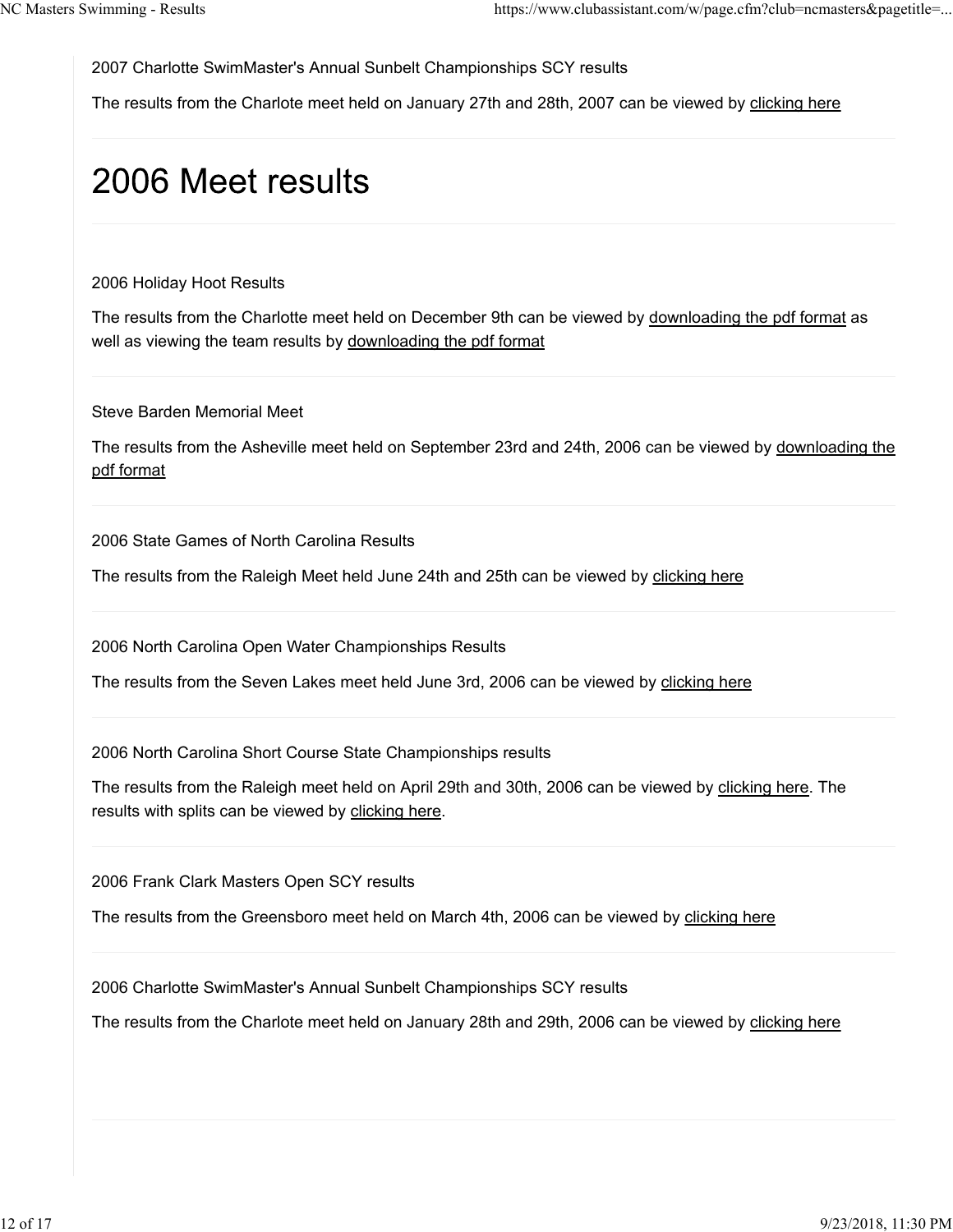### 2005 and earlier Meet results

2005 Holiday Hoot Short Course Yards Results

The results from the Charlotte meet held on December 10th and 11th can be viewed by clicking here.

2005 Autumn Splash Short Course Meters Results

The results from the Hillsborough meet held on October 29th can be downloaded in pdf format from 2005 Autumn Splash Meet Results

2005 Dixie Zone Long Course Meters Championships results

The results from the Charlotte meet held on July 16th and 17th can be viewed by clicking here.

State Games of North Carolina results

The results from the Raleigh meet held on June 25th and 26th, 2005 can be viewed by clicking here if you have the Adobe Acrobat reader installed on your machine. This recognized meet's results do not include those swimmers who were not registered with USMS; therefore, some of the events will not show 1st place winners. Also, the results are posted in age groups of 10 years instead of the normal posting of 5 year age groups.

North Carolina Short Course State Championships results

The results from the Raleigh meet held on April 23rd and 24th, 2005 can be viewed by clicking here. The results with splits can be viewed by clicking here. Unfortunately the console **did not capture all of the splits for some swimmers in the 1650.**

Frank Clark Masters Open SCY results

The results from the Greensboro meet held on March 5th, 2005 can be viewed by clicking here

2005 Charlotte SwimMaster's 23rd Annual Sunbelt Championships SCY results

The results from the Charlote meet held on January 29th and 30th, 2005 can be viewed by clicking here

MAC Masters Holiday Hoot SCY results

The results from the Charlotte's December 11th, 2004 can be viewed by clicking here

North Carolina Masters Fall Invitational SCM results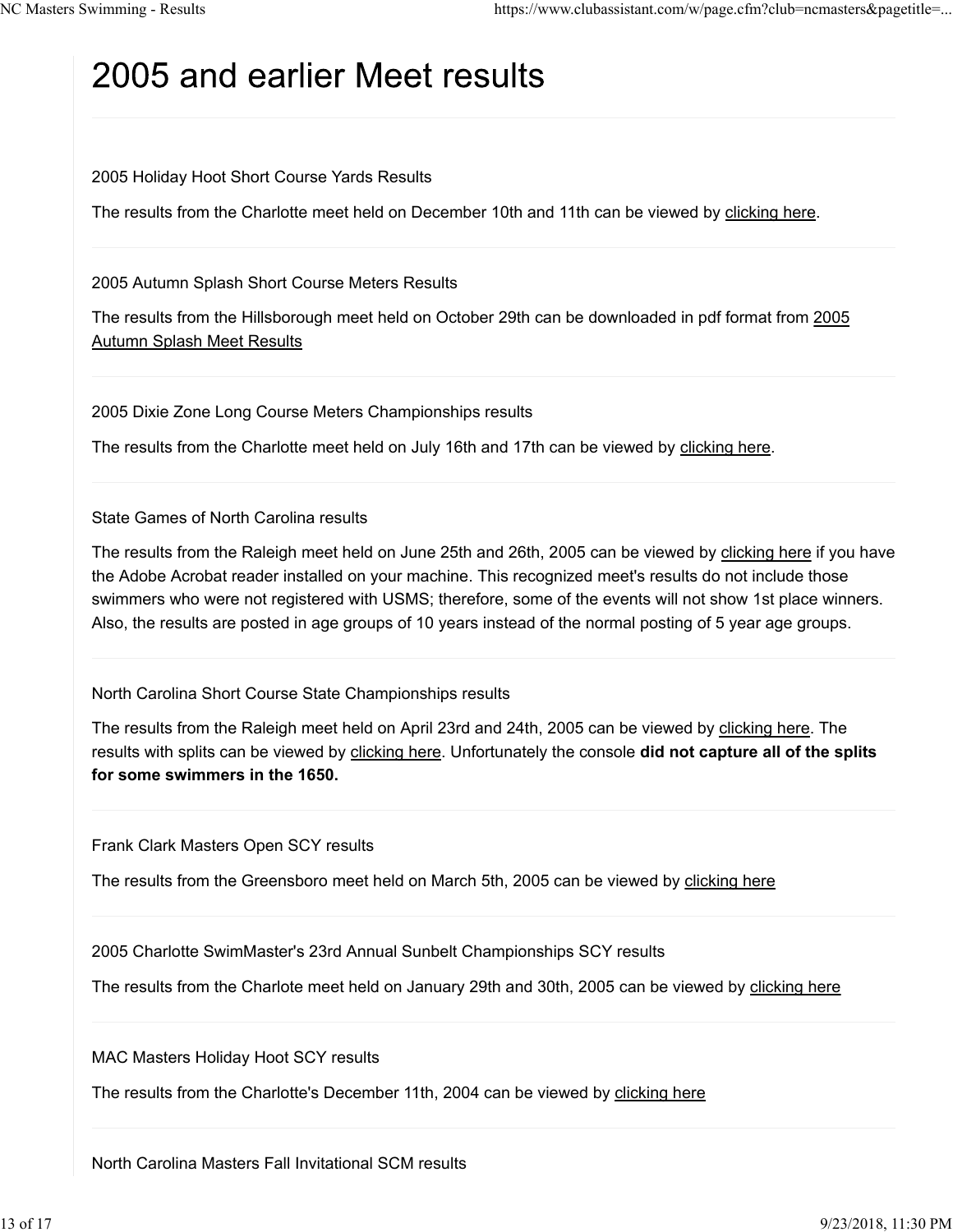The results from the Hillsborough swim meet held on October 30, 2004 can be viewed by clicking here

Raleigh Area Masters Invitational Long Course Meters results

The results from the Raleigh meet held on July 31st, 2004 can be viewed by clicking here.

North Carolina Short Course State Championships results

The results from the Raleigh meet held on May 1st and 2nd, 2004 can be viewed by clicking here. The results with Splits are also available (sorted by event number and age).

Charlotte SwimMaster's 22nd Annual Sunbelt Championships SCY results

The results from the Charlote meet held on January 24th and 25th, 2004 can be viewed here: Team Results view pdf file Individual Scores view pdf file Note: The results and team scores have been revised to include times for event 9 (Men and Women Medlay relays) and 23 (Mix Medlay Relays)

Frank Clark Masters Open SCY results

The results from the Greensboro meet held on March 6th, 2004 can be viewed by clicking here

2003 NC East vs West Short Course Meters results

The results from the Hillsborough meet held on October 25, 2003 can be viewed by clicking here.

XMEN's 4th Annual Wrightsville Beach Open Water Swim results

The results from the August 16th, 2003 meet can be viewed by clicking here.

Raleigh Area Masters Invitational Long Course Meters results

The results from the Raleigh meet held on July 26, 2003 can be viewed by clicking here.

North Carolina Short Course State Championships results

The results from the Raleigh meet held on May 3rd and 4th, 2003 can be viewed by clicking here. The results with individual splits can be viewed by clicking here

Frank Clark Masters Open SCY results

The results from the Greensboro meet held on March 1st, 2003 can be viewed by clicking here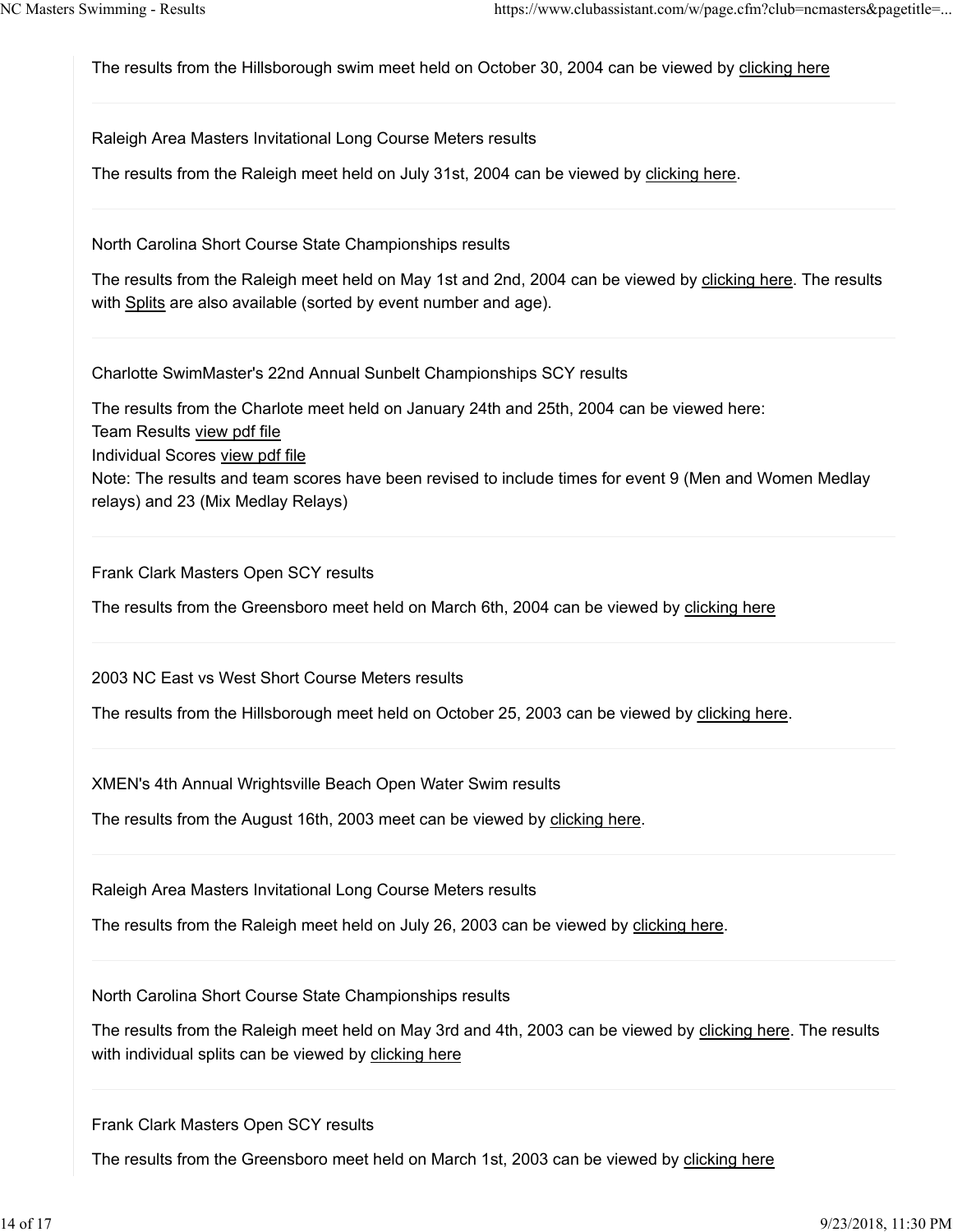Charlotte SwimMaster's 20th Annual Sunbelt Championships SCY results

The results from the Charlote meet held on January 25th and 26th, 2003 can be viewed by clicking here

North Carolina Masters Fall Invitational SCM results

The results from the Hillsborough swim meet held on November 9th, 2002 can be viewed by clicking here

Shelby's Bar-B-Que Meat Meet SCM results

The results from the Shelby's first swim meet held on October 12th, 2002 can be downloaded and viewed by clicking here

2002 XMEN's Wrightsville Beach Open Water Swim Meet Results

The results from the XMEN's Wrightsville Beach Open Water Swim on August 24, 2002 can be downloaded and viewed by clicking here

2002 Raleigh Area Masters Invitational, Long Course Metres Meet Results

The results from Raleigh's July 27th Meet can be viewed by clicking here

2002 North Carolina Short Course Yards Championships Meet Results

The results from Raleigh's April 13th and 14th Championships Meet can be viewed by clicking here

2002 Frank Clark Masters Open Swim Meet Results

The results from Greensboro's March 2, 2002 Frank Clark Masters Open can be viewed by clicking here

2002 Charlotte SunBelt Short Course Championships Results

The results of the January 26th and 27th meet can be viewed by clicking here. They are in a large file, so it will take a few minutes to download. The team scores are available as a pdf file and can be downloaded by clicking here to download.

2001 Fall Invitational SCM Swim Meet Results

The results of the Hillsborough meet can be viewed by clicking here.

2001 XMEN's Wrightsville Beach Open Water Swim Meet Results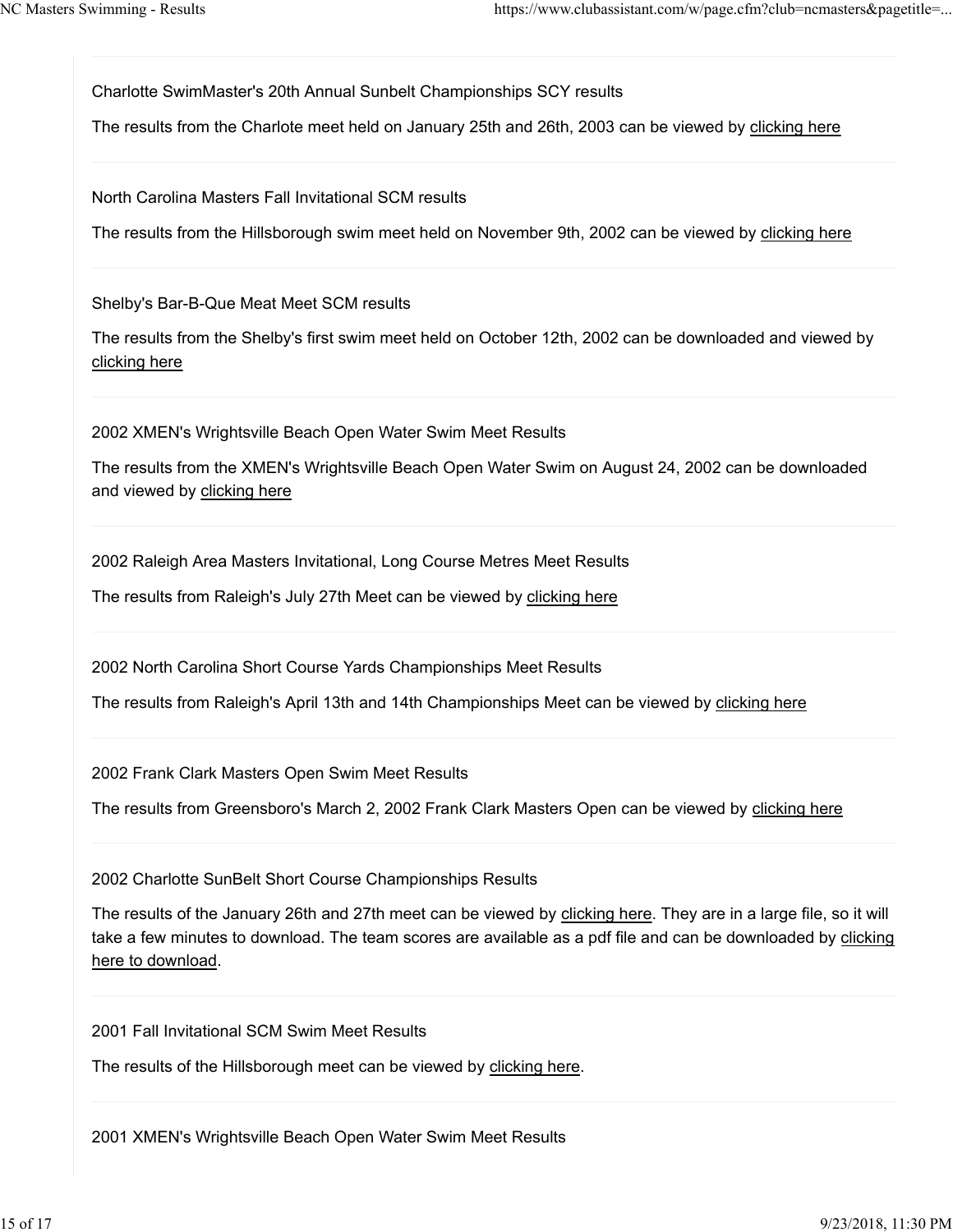The 2001 results can be viewed by clicking here

2001 Raleigh Area Masters Long Course Invitational Meet Results

The 2001 results can be viewed by clicking here

2001 NC Short Course State Championship Swim Meet Results

The 2001 results can be viewed by clicking here, they may take a few minutes to download since the file size is 133kb. Thanks to Dick Joanis for providing the results in a format that was easily modified to be viewed on the web site. Also available is the results with Splits for all distances except the 1000 and 1500, this file is 222Kb, and will take longer to download than the file without splits, Click to view the 2001 SCY State Championships with splits. Click for Team Scores

2001 Frank Clark Masters Open Swim Meet Results

The results from Greensboro's March 3, 2001 Frank Clark Masters Open can be viewed by clicking here

2001 Charlotte SunBelt Short Course Championship Results

The results from the 2001 SunBelt Short Course Championship are now available on this web site, click here to download the 2001 results.

2000 Fall Invitational SCM Swim Meet Results

The results of the Hillsborough meet can be viewed by clicking here.

2000 Raleigh Area Masters Invitational Swim Meet Results

The 2000 results can be viewed by clicking here, they may take a few minutes to download since the file size is 225kb. Thanks to Dick Joanis for providing the results in a format that was easily modified to be viewed on the web site.

2000 XMEN Wrightsville Beach Inlet-to-Inlet Meet Results

This first annual meet results can be viewed by clicking here.

2000 NC Short Course State Championship Swim Meet Results

The results 2000 results can be viewed by clicking here, they may take a few minutes to download since the file size is 147kb. Thanks to Dick Joanis for providing the results in a format that was easily modified to be viewed on the web site.